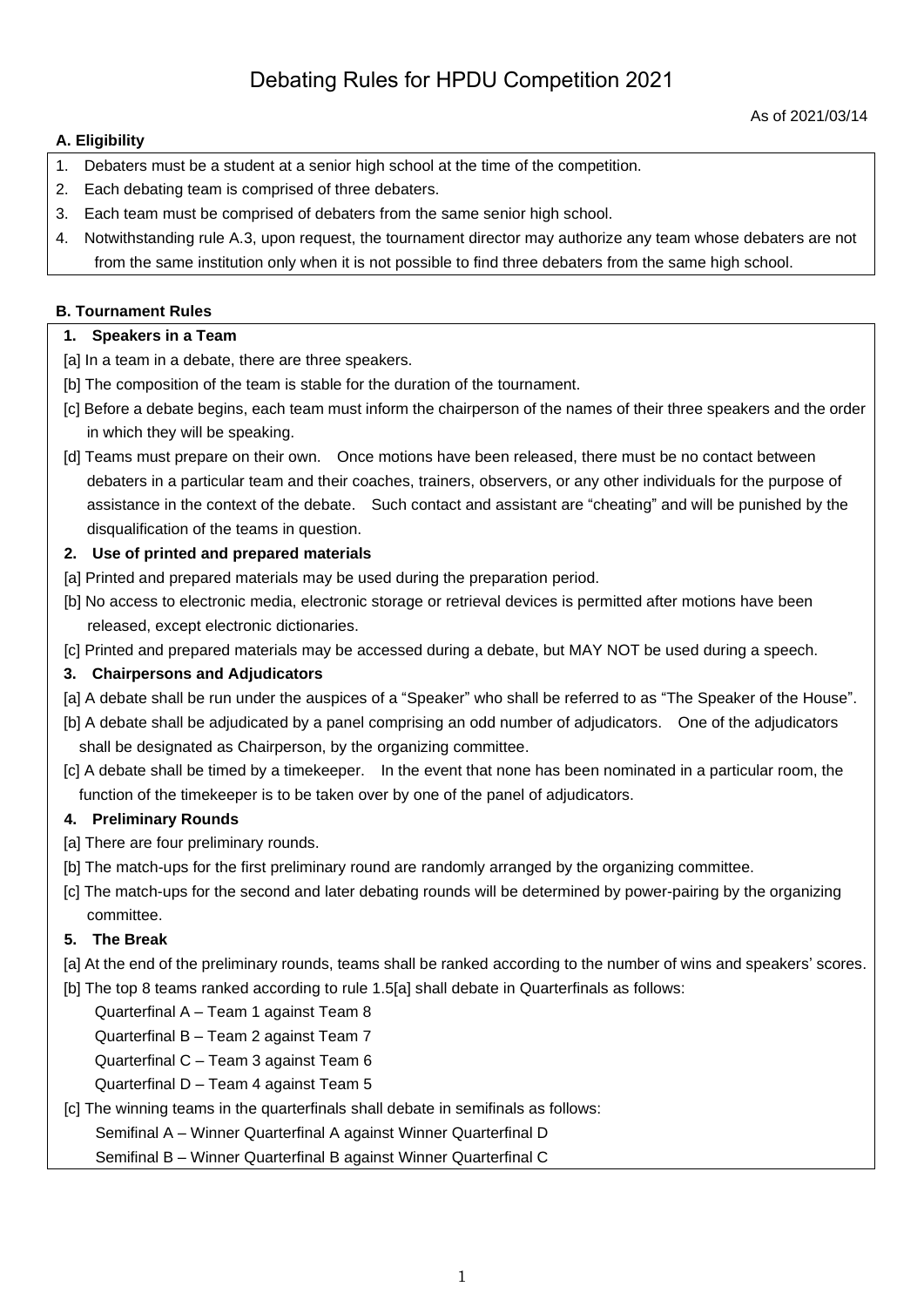## **C. Format of Rounds**

- 1. In the preliminary rounds, debaters will have 20 minutes preparation prior to debate. In the breaking rounds, debaters will have 25 minutes for the preparation time.
- 2. The affirmative teams have the right to prepare in the room of the match.
- 3. The order of the debate will be as follows: first affirmative speaker (Prime Minister), first negative speaker (Leader of the Opposition), second affirmative speaker (Member of the Government), second negative speaker (Member of the Opposition), third affirmative speaker (Government Whip), third negative speaker (Opposition Whip), negative reply speaker, and affirmative reply speaker.
- 4. Substantive Speeches
	- [a] Each speaker speaks only once during substantive speeches.
	- [b] Substantive speeches (the first six speeches) will be five minutes in duration. (Only in the Grand Final debate, substantive speeches will be seven minutes in duration.)
	- [c] During a speaker's substantive speech, members of the other team may offer points of information. However, they cannot do so for the first thirty seconds and the last thirty seconds of a speaker's substantive speech.
	- [e] In the Grand Final, between the first and six minutes of a speaker's substantive speech, points of information may be offered by the opposing team.
- 5. Reply Speeches

[a] The reply speeches will be four minutes in duration.

[b] The reply speeches must not be given by the third speaker.

## **D. Adjudication**

## **1. The roles of an Adjudicator**

- [a] Judges should mark independently, and should sit apart from each other during the debate so that they cannot see each other's mark-sheets.
- [b] At the end of the debate, the judges must fill in their mark-sheets independently, and hand them to the person chairing the debate or the helpers.
- [c] The oral adjudication should be short, and should explain the result to the debaters and audience. In particular, it should set out the key reasons why the winning team won, and comment on significant matters of debate style or technique that were displayed in the debate. There will be no oral adjudication in the break rounds.

## **2. Marking Standard**

- [a] Each speaker's substantive speech is marked out of 100, with 40 for content, 40 for style and 20 for strategy.
- [b] The reply speech is marked out of 50, with 20 for content, 20 for style and 10 for strategy. Decimal numbers can be used in reply speeches.
- [c] In order to encourage consistency of marks, speeches should be marked within the designated marking range and judges are asked not go outside that range. (See The Marking Standard below)
- [d] Judges must award the winning team cumulatively higher speaker points than the losing team.

# **3. Marking Categories**

[a] Content (matter) is the logic and relevance to the motion, divorced from the speaking style.

- (1) If an argument is weak, it should be marked accordingly, even when the other team does not expose its weakness.
- (2) In deciding the strength or weakness of an argument, judges should not be influenced by their own personal beliefs or specialized knowledge.
- [b] Style (manner) is the way speakers speak and it includes the use of body language and vocal style.
	- (1) Judges should make allowance for different accents, speaking styles and debating terminology.
	- (2) Speakers should not read their speeches, but may use notes that they refer to only occasionally.
- [c] Strategy is the structure and organization of the speech. It has two components:
	- (1) Whether the speaker understands what the issues of the debate are,
	- (2) The structure and timing of the speaker's speech,
	- (3) The structure of the team as a whole.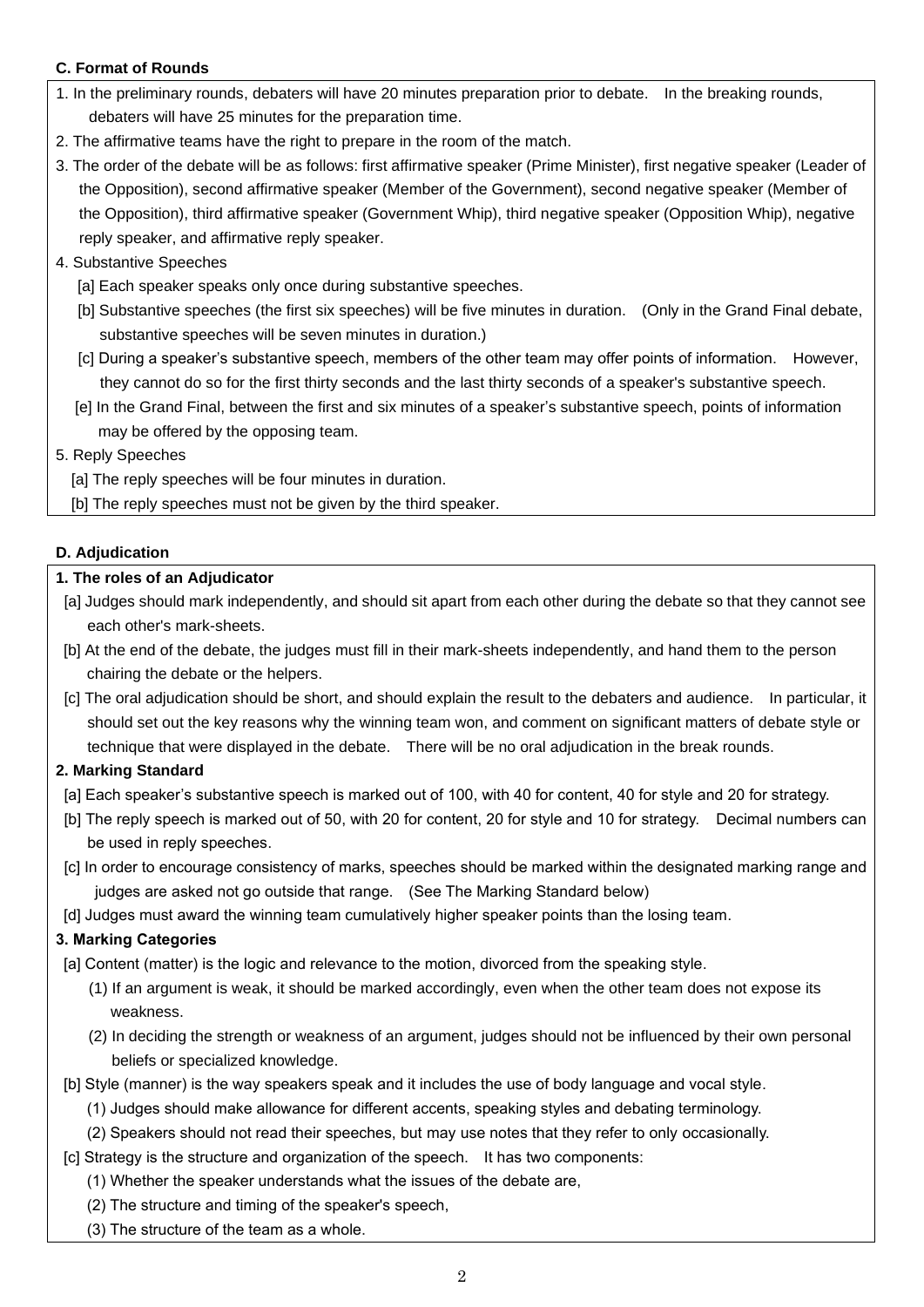## **E. Roles of the Speakers**

## **1. First Speaker of the Proposition (Prime Minister)**

- [a] The role of the first speaker of the proposition is , if necessary, to define the topic, establish the issues for the debate, outline the proposition case, announce the case division between the speakers, and present his or her part of the proposition case.
- [b] The proposition may define the topic in any way, provided that the definition
	- (1) is reasonably close to the plain meaning of the topic,
	- (2) allows the opposition team reasonable room to debate,
	- (3) is not tautological or truistic, and
	- (4) is otherwise a reasonable definition.
- [c] Squirreling, place-setting and time-setting are not permitted
	- (1) Squirreling is the distortion of the definition to enable a team to argue a pre-prepared argument that it wishes to debate regardless of the motion actually set,
	- (2) Place-setting is the setting of a debate of general application in a particular place,
	- (3) Time-setting is the setting of a debate of general application in a particular time, past or future.

## **2. First Speaker of the Opposition (Leader of the Opposition)**

- [a] In this competition, definition challenge and counter plans are not allowed. Still, if the first speaker of the opposition finds the definition presented by the affirmative side unreasonably, or violating the rules [1.b] or [1.c], he or she should point this out in their speech.
- [b] In responding to the proposition case, the opposition team should produce a positive case of its own, and not concentrate solely on attacking the case presented by the proposition.

## **3. Second Speakers**

[a] The role of the second speaker of the opposition is to deal with the definition if it is still in issue, respond to the proposition case, and continue with the opposition case as outlined by the first speaker.

## **4. Third Speakers**

- [a] The role of both third speakers (whip speakers) is to deal with the definition if it is still in issue, and respond to the other team's case, dealing with clash points/issues
- [b] The third speakers should not produce new arguments as the third speaker's primary role is to respond to what has gone before in the debate.
- [c] The third speakers may offer new examples, new analyses, or new logics to support or respond to previous speakers' arguments.

## **5. Proportion of Arguments and Responses**

- [a] The more the debate progresses, the more each speaker must spend time dealing with what has been said by previous speakers.
- [b] Hence the more the debate progresses, the less time will be spent by each speaker in presenting a new part of the team case and the more time will be spent responding to the other team's arguments.

# **6. Reply Speakers**

- [a] The role of the reply speeches is to sum up the debate from the team's viewpoint, including a response to the other team's overall case and a summary of the speaker's own team's case.
- [b] The reply speaker may be either the first or second speaker of the team, but not the third.
- [c] The reply speakers are in reverse order, with the opposition reply first and the proposition reply last.
- [d] Neither reply speaker may introduce a new part of the team case.
- [e] A reply speaker may respond to an existing argument by raising a new example that illustrates that argument, but may not otherwise introduce a new argument.